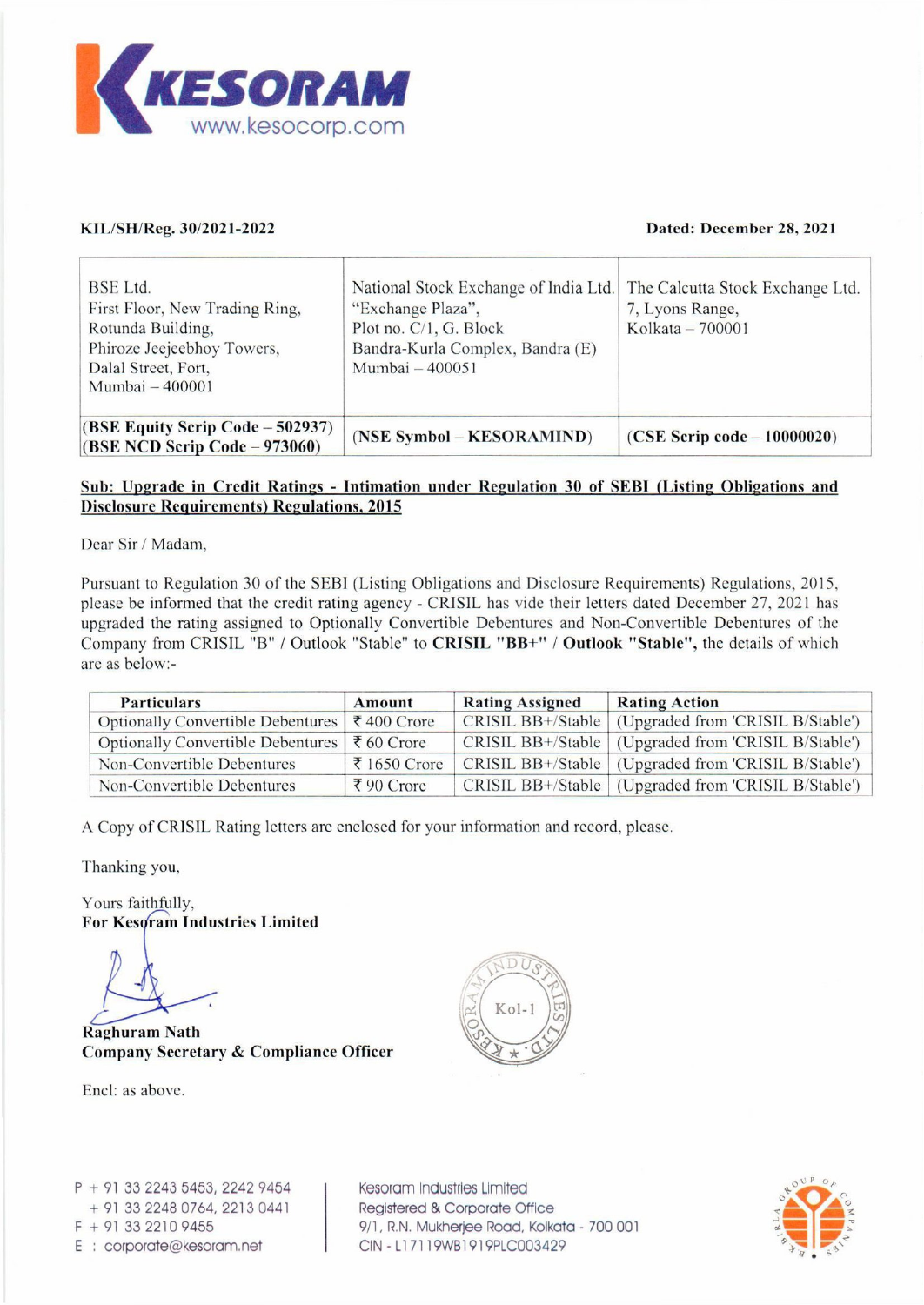

RL/KESORAM/282074/OCD/1221/23259/90353813 December 27, 2021



**Mr. Radhakrishnan Padmalochanan**  Chief Executive Officer **Kesoram Industries Limited** 8th Floor, Birla Building, 9/1, R.N. Mukherjee Road, Kolkata - 700001

Dear Mr. Radhakrishnan Padmalochanan,

**Re: Review of CRISIL Rating on the Rs.400 Crore Optionally Convertible Debentures of Kesoram Industries Limited**

All ratings assigned by CRISIL Ratings are kept under continuous surveillance and review.

CRISIL Ratings has, after due consideration, upgraded its rating on the captioned debt instrument to CRISIL BB+/Stable (pronounced as CRISIL double B plus rating with Stable outlook) from CRISIL B/Stable (pronounced as CRISIL B rating with Stable outlook). Instruments with this rating are considered to have moderate risk of default regarding timely servicing of financial obligations.

In the event of your company not making the issue within a period of 180 days from the above date, or in the event of any change in the size or structure of your proposed issue, a fresh letter of revalidation from CRISIL Ratings will be necessary.

As per our Rating Agreement, CRISIL Ratings would disseminate the rating along with outlook through its publications and other media, and keep the rating along with outlook under surveillance for the life of the instrument. CRISIL Ratings reserves the right to withdraw, or revise the rating / outlook assigned to the captioned instrument at any time, on the basis of new information, or unavailability of information, or other circumstances which CRISIL Ratings believes may have an impact on the rating.

As per SEBI circular (reference number: CIR/IMD/DF/17/2013; dated October 22, 2013) on centralized database for corporate bonds/debentures, you are required to provide international securities identification number (ISIN; along with the reference number and the date of the rating letter) of all bond/debenture issuances made against this rating letter to us. The circular also requires you to share this information with us within 2 days after the allotment of the ISIN. We request you to mail us all the necessary and relevant information at debtissue@crisil.com. This will enable CRISIL Ratings to verify and confirm to the depositories, including NSDL and CDSL, the ISIN details of debt rated by us, as required by SEBI. Feel free to contact us at debtissue@crisil.com for any clarification you may need.

Should you require any clarification, please feel free to get in touch with us.

With warm regards,

Yours sincerely,

Nitesh Jain Nivedita Shibu

Director - CRISIL Ratings Associate Director - CRISIL Ratings



**Disclaimer**: A rating by CRISIL Ratings reflects CRISIL Ratings' current opinion on the likelihood of timely payment of the obligations under the rated instrument, and does not constitute an audit of the rated entity by CRISIL Ratings. Our ratings are based on information provided by the issuer or obtained by CRISIL Ratings from sources it considers reliable. CRISIL Ratings does not guarantee the completeness or accuracy of the information on which the rating is based. A rating by CRISIL Ratings is not a recommendation to buy / sell or hold the rated instrument; it does not comment on the market price or suitability for a particular investor. CRISIL Ratings has a practice of keeping all its ratings under surveillance and ratings are revised as and when circumstances so warrant. CRISIL Ratings is not responsible for any errors and especially states that it has no financial liability whatsoever to the subscribers / users / transmitters / distributors of its ratings. CRISIL Ratings' criteria are available without charge to the public on the web site, www.crisil.com. CRISIL Ratings or its associates may have other commercial transactions with the company/entity. For the latest rating information on any instrument of any company rated by CRISIL Ratings, please contact Customer Service Helpdesk at CRISILratingdesk@crisil.com or at 1800-267-1301.

## **CRISIL Ratings Limited**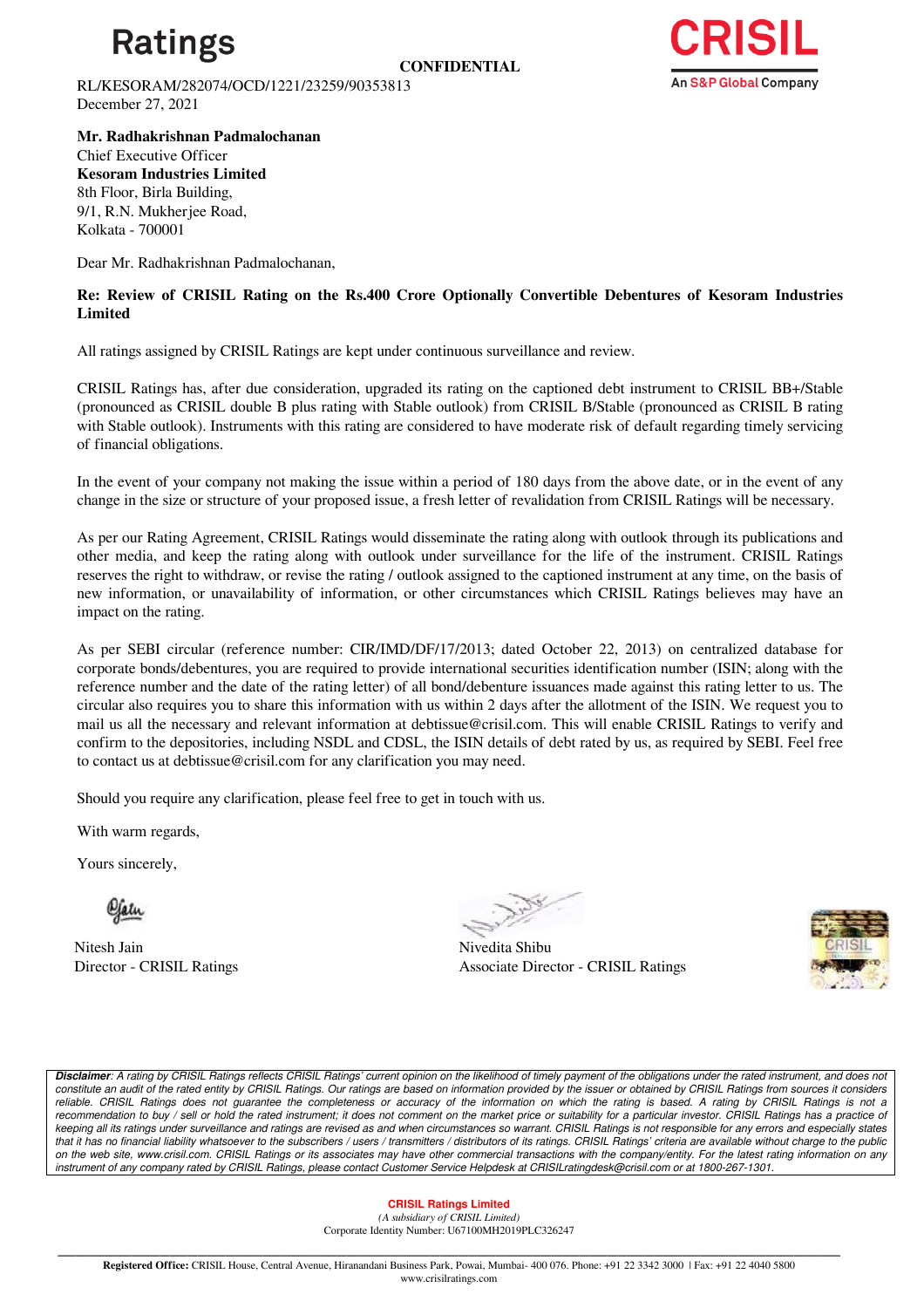

RL/KESORAM/282074/OCD/1221/23254/90476773 December 27, 2021



**Mr. Radhakrishnan Padmalochanan**  Chief Executive Officer **Kesoram Industries Limited** 8th Floor, Birla Building, 9/1, R.N. Mukherjee Road, Kolkata - 700001

Dear Mr. Radhakrishnan Padmalochanan,

## **Re: Review of CRISIL Rating on the Rs.60 Crore Optionally Convertible Debentures of Kesoram Industries Limited**

All ratings assigned by CRISIL Ratings are kept under continuous surveillance and review.

CRISIL Ratings has, after due consideration, upgraded its rating on the captioned debt instrument to CRISIL BB+/Stable (pronounced as CRISIL double B plus rating with Stable outlook) from CRISIL B/Stable (pronounced as CRISIL B rating with Stable outlook). Instruments with this rating are considered to have moderate risk of default regarding timely servicing of financial obligations.

In the event of your company not making the issue within a period of 180 days from the above date, or in the event of any change in the size or structure of your proposed issue, a fresh letter of revalidation from CRISIL Ratings will be necessary.

As per our Rating Agreement, CRISIL Ratings would disseminate the rating along with outlook through its publications and other media, and keep the rating along with outlook under surveillance for the life of the instrument. CRISIL Ratings reserves the right to withdraw, or revise the rating / outlook assigned to the captioned instrument at any time, on the basis of new information, or unavailability of information, or other circumstances which CRISIL Ratings believes may have an impact on the rating.

As per SEBI circular (reference number: CIR/IMD/DF/17/2013; dated October 22, 2013) on centralized database for corporate bonds/debentures, you are required to provide international securities identification number (ISIN; along with the reference number and the date of the rating letter) of all bond/debenture issuances made against this rating letter to us. The circular also requires you to share this information with us within 2 days after the allotment of the ISIN. We request you to mail us all the necessary and relevant information at debtissue@crisil.com. This will enable CRISIL Ratings to verify and confirm to the depositories, including NSDL and CDSL, the ISIN details of debt rated by us, as required by SEBI. Feel free to contact us at debtissue@crisil.com for any clarification you may need.

Should you require any clarification, please feel free to get in touch with us.

With warm regards,

Yours sincerely,

Nitesh Jain Nivedita Shibu

Director - CRISIL Ratings Associate Director - CRISIL Ratings



**Disclaimer**: A rating by CRISIL Ratings reflects CRISIL Ratings' current opinion on the likelihood of timely payment of the obligations under the rated instrument, and does not constitute an audit of the rated entity by CRISIL Ratings. Our ratings are based on information provided by the issuer or obtained by CRISIL Ratings from sources it considers reliable. CRISIL Ratings does not guarantee the completeness or accuracy of the information on which the rating is based. A rating by CRISIL Ratings is not a recommendation to buy / sell or hold the rated instrument; it does not comment on the market price or suitability for a particular investor. CRISIL Ratings has a practice of keeping all its ratings under surveillance and ratings are revised as and when circumstances so warrant. CRISIL Ratings is not responsible for any errors and especially states that it has no financial liability whatsoever to the subscribers / users / transmitters / distributors of its ratings. CRISIL Ratings' criteria are available without charge to the public on the web site, www.crisil.com. CRISIL Ratings or its associates may have other commercial transactions with the company/entity. For the latest rating information on any instrument of any company rated by CRISIL Ratings, please contact Customer Service Helpdesk at CRISILratingdesk@crisil.com or at 1800-267-1301.

#### **CRISIL Ratings Limited**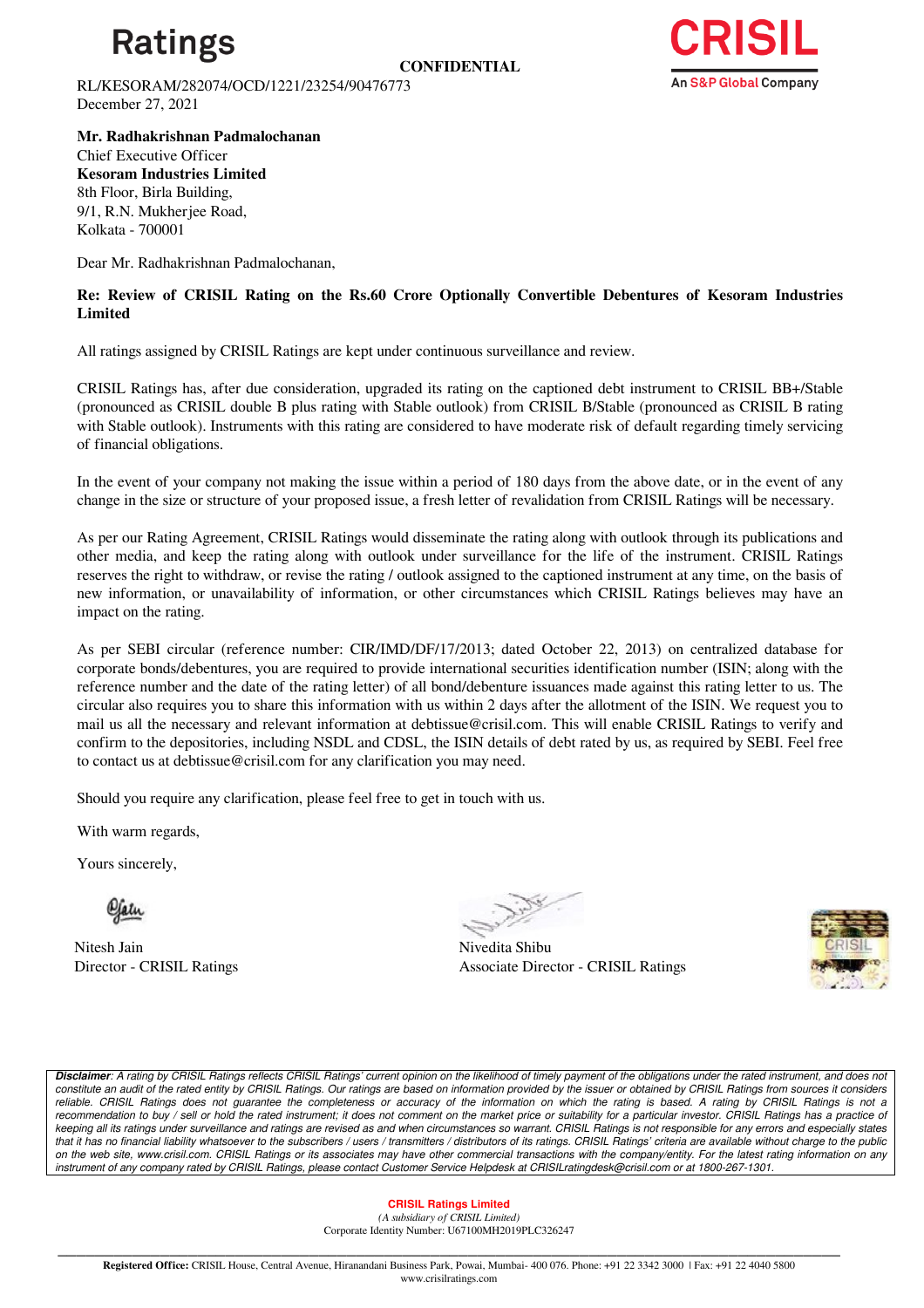

RL/KESORAM/282074/NCD/1221/23260/89513565 December 27, 2021



**Mr. Radhakrishnan Padmalochanan**  Chief Executive Officer **Kesoram Industries Limited** 8th Floor, Birla Building, 9/1, R.N. Mukherjee Road, Kolkata - 700001

Dear Mr. Radhakrishnan Padmalochanan,

## **Re: Review of CRISIL Rating on the Rs.1650 Crore Non Convertible Debentures of Kesoram Industries Limited**

All ratings assigned by CRISIL Ratings are kept under continuous surveillance and review.

CRISIL Ratings has, after due consideration, upgraded its rating on the captioned debt instrument to CRISIL BB+/Stable (pronounced as CRISIL double B plus rating with Stable outlook) from CRISIL B/Stable (pronounced as CRISIL B rating with Stable outlook). Instruments with this rating are considered to have moderate risk of default regarding timely servicing of financial obligations.

In the event of your company not making the issue within a period of 180 days from the above date, or in the event of any change in the size or structure of your proposed issue, a fresh letter of revalidation from CRISIL Ratings will be necessary.

As per our Rating Agreement, CRISIL Ratings would disseminate the rating along with outlook through its publications and other media, and keep the rating along with outlook under surveillance for the life of the instrument. CRISIL Ratings reserves the right to withdraw, or revise the rating / outlook assigned to the captioned instrument at any time, on the basis of new information, or unavailability of information, or other circumstances which CRISIL Ratings believes may have an impact on the rating.

As per SEBI circular (reference number: CIR/IMD/DF/17/2013; dated October 22, 2013) on centralized database for corporate bonds/debentures, you are required to provide international securities identification number (ISIN; along with the reference number and the date of the rating letter) of all bond/debenture issuances made against this rating letter to us. The circular also requires you to share this information with us within 2 days after the allotment of the ISIN. We request you to mail us all the necessary and relevant information at debtissue@crisil.com. This will enable CRISIL Ratings to verify and confirm to the depositories, including NSDL and CDSL, the ISIN details of debt rated by us, as required by SEBI. Feel free to contact us at debtissue@crisil.com for any clarification you may need.

Should you require any clarification, please feel free to get in touch with us.

With warm regards,

Yours sincerely,

Nitesh Jain Nivedita Shibu

Director - CRISIL Ratings Associate Director - CRISIL Ratings



**Disclaimer**: A rating by CRISIL Ratings reflects CRISIL Ratings' current opinion on the likelihood of timely payment of the obligations under the rated instrument, and does not constitute an audit of the rated entity by CRISIL Ratings. Our ratings are based on information provided by the issuer or obtained by CRISIL Ratings from sources it considers reliable. CRISIL Ratings does not guarantee the completeness or accuracy of the information on which the rating is based. A rating by CRISIL Ratings is not a recommendation to buy / sell or hold the rated instrument; it does not comment on the market price or suitability for a particular investor. CRISIL Ratings has a practice of keeping all its ratings under surveillance and ratings are revised as and when circumstances so warrant. CRISIL Ratings is not responsible for any errors and especially states that it has no financial liability whatsoever to the subscribers / users / transmitters / distributors of its ratings. CRISIL Ratings' criteria are available without charge to the public on the web site, www.crisil.com. CRISIL Ratings or its associates may have other commercial transactions with the company/entity. For the latest rating information on any instrument of any company rated by CRISIL Ratings, please contact Customer Service Helpdesk at CRISILratingdesk@crisil.com or at 1800-267-1301.

## **CRISIL Ratings Limited**